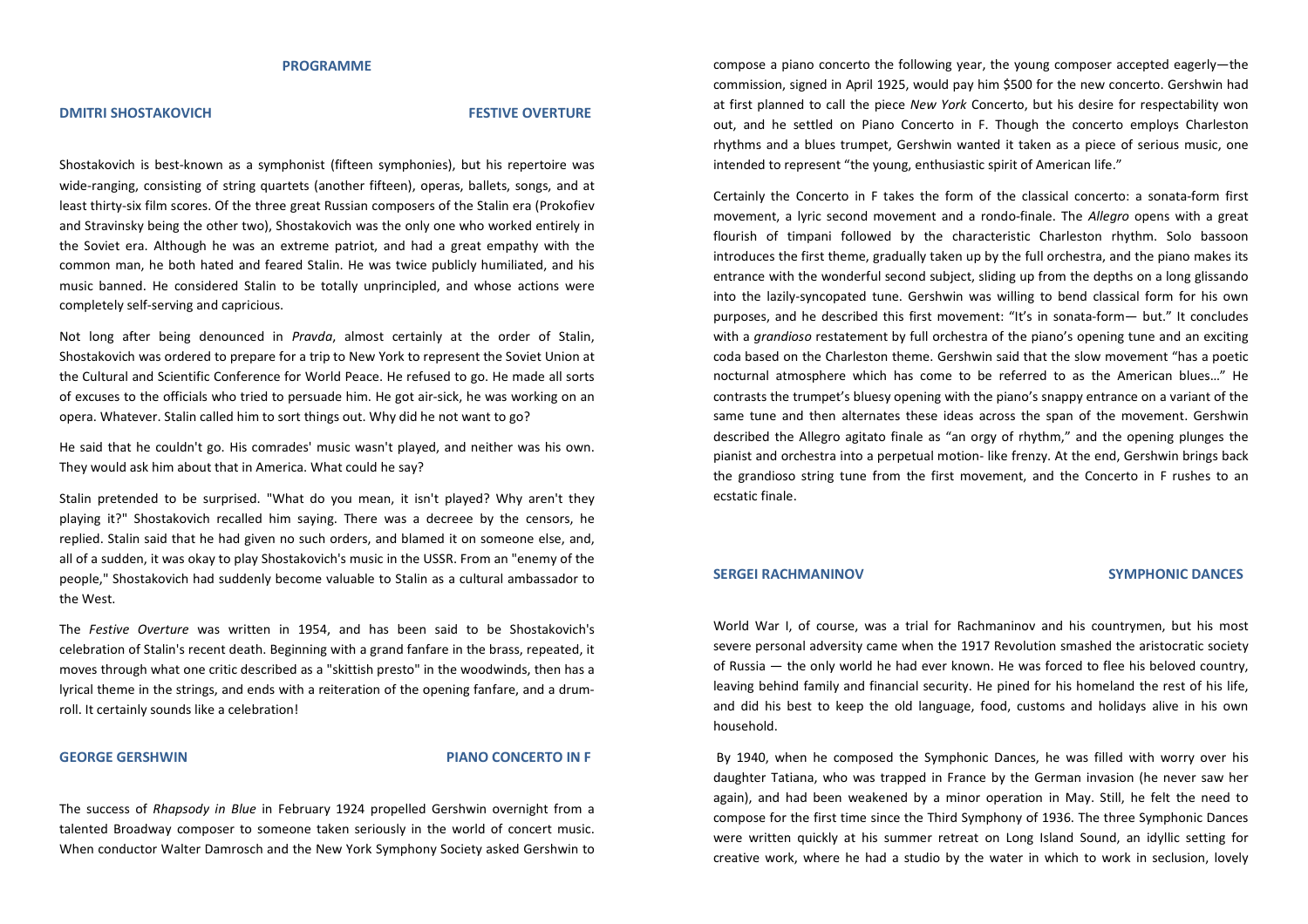gardens for walking, and easy access to a ride in his new cabin cruiser, one of his favourite amusements. Still, it was the man and not the setting that was expressed in this music. "I try to make music speak directly and simply that which is in my heart at the time I am composing," he once told an interviewer. "If there is love there, or bitterness, or sadness, or religion, these moods become part of my music, and it becomes either beautiful or bitter or sad or religious."

It is nostalgic sadness that permeates the works of Rachmaninov's later years. Like a grim marker, the ancient chant Dies Irae ("Day of Wrath") from the Roman Catholic Requiem Mass for the Dead courses through the Paganini Rhapsody (1934), the Second (1908) and Third (1936) Symphonies and the Symphonic Dances (1940). The Symphonic Dances were his last important creation, coming less than three years before his death from cancer at age 70. There is nothing morbid about them, however. They breathe a spirit of dark determination against a world of trial, a hard-fought musical affirmation of the underlying resiliency of life. Received with little enthusiasm when they were new, Dances have come to be regarded as among the finest of Rachmaninov's works.

The first of the Symphonic Dances, in a large three-part form (A–B–A), is spun from a tiny three-note descending motive heard at the beginning that serves as the germ for much of the opening section's thematic material. The middle portion is given over to a folk-like melody initiated by the alto saxophone. The return of the opening section, with its distinctive falling motive, rounds out the first movement. The waltz of the second movement is more rugged and deeply expressive than the Viennese variety, and possesses the quality of inconsolable pathos that gives so much of Rachmaninov's music its sharply defined personality.

The finale begins with a sighing introduction for the winds, which leads into a section in quicker tempo whose vital rhythms may have been influenced by the syncopations of American jazz. Soon after this faster section begins, the chimes play a pattern reminiscent of the opening phrase of the Dies Irae. The sighing measures recur and are considerably extended, acquiring new thematic material but remaining unaltered in mood. When the fast, jazz-inspired music returns, its thematic relationship with the Dies Irae is strengthened. The movement accumulates an almost visceral rhythmic energy as it progresses, virtually exploding into the last pages, a coda based on an ancient Russian orthodox chant (which he had earlier used in his 'All-Night Vigil Service' of 1915) whose entry Rachmaninov noted by inscribing "Alliluya" in the score. Was a specific message intended here?

As the Alliluya succeeds the Dies Irae, did the composer mean to show that the Church conquers death? optimism, sadness? Rachmaninov was silent on the matter, except to say, "A composer always has his own ideas of his works, but I do not believe he ever should reveal them. Each listener should find his own meaning in the music."

#### **SOLOIST JOHN PAUL EKINS**

In great demand as a recitalist, concerto soloist and chamber musician, John Paul Ekins has given performances throughout the UK, and overseas in Azerbaijan, the Czech Republic, France, Germany, Italy, Kuwait, Norway, Poland, Romania, Spain and Switzerland, and he has been broadcast on the BBC, on Romanian national television and radio, and on Polish television. In 2009 he graduated from the Royal College of Music with First Class Honours, and in the same year he was awarded the James Anthony Horne Scholarship by the Guildhall School of Music and Drama to studywith Charles Owen, where he graduated with Master of Performance (Distinction) in 2011. He was the recipient of a Music Education Award from the Musicians Benevolent Fund, and receives generous support from Making Music, The Concordia Foundation, The Razumovsky Trust and The Keyboard Charitable Trust.



He has performed at a number of prestigious venues in the UK and abroad, including Bucharest's Athenaeum, Zurich's Tonhalle, Prague's Martinu Hall, Bergen's Troldhaugen, Krakow's Florianka Hall, London's Wigmore Hall, Queen Elizabeth Hall, Purcell Room, St. Martin-in-the-Fields, Fairfield Hall and Steinway Hall, Birmingham's Symphony Hall, Oxford's Holywell Music Room, Bath's Pump Room, Bristol's Colston Hall and Belfast's Ulster Hall. As a concerto soloist he has performed works by Mozart, Beethoven, Schumann, Grieg, Rachmaninoff, Shostakovich and Gershwin with orchestras throughout the UK. His concerto highlight thus far was performing Gershwin's Rhapsody in Blue at the Royal Albert Hall with Southbank Sinfonia.

John Paul was particularly honoured to be presented to Her Majesty The Queen and His Royal Highness The Prince Philip at a Reception for Young Performers at Buckingham Palace, and international competition successes have brought him as many as 19 awards and prizes.

During the interval and after the concert, copies of John Paul's recent DVD recording will be on sale for £10.

You can find out more information on John Paul at www.jpekinspianist.com or follow him on Twitter @jpekinspianist.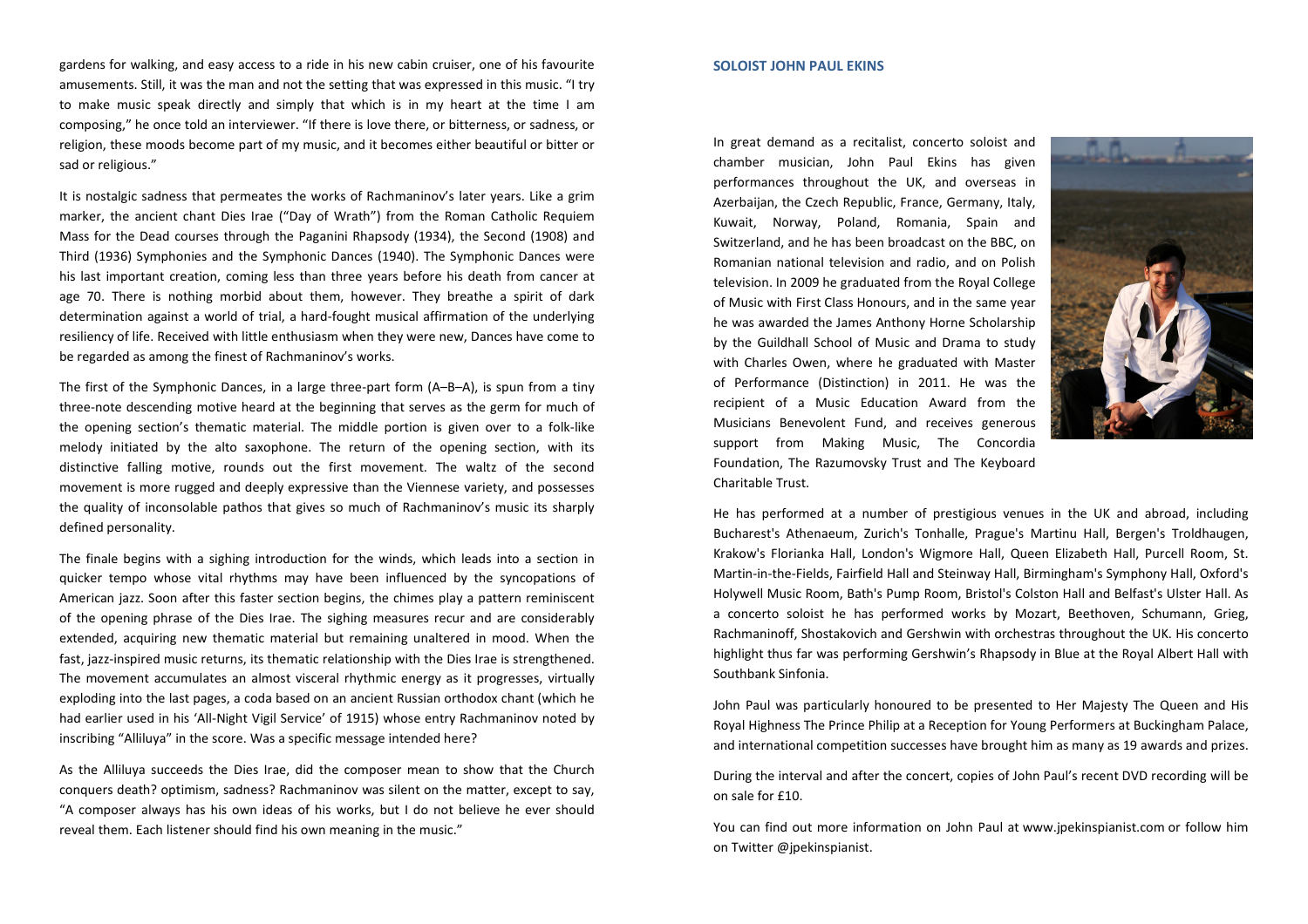#### **CONDUCTOR PHILIP ASLANGUL**

Philip graduated from the Guildhall School of Music in 1990, where he studied cello, piano and conducting with Stefan Popov, Carola Grindea and Alan Hazeldine respectively.

He has pursued a varied career; as a cellist, he has given recitals around the country with the Burlington Duo and The Q Piano Trio, including a live radio broadcast in 1991.

He has worked as a freelance cellist appearing as principal with orchestras including the National Pops Orchestra, The Camerata of London and The City Chamber Ensemble, and is currently the sub-principal of the English Philharmonia.

As a pianist, Philip is in demand as a repetiteur and accompanist; he has worked with the award-winning ladies choir 'Impromptu' for the past 12 years including a performance on BBC2 in 2000 and BBC Wales in 2009; in 2006 he accompanied the Emerald Chorus on Radio 3.

Philip is actively involved in youth music and conducted Kingston Schools Orchestra and Kingston Young Strings between 1998 and 2004. He is currently conductor of Sutton Youth Music Service's Young Musician's String Group, and is coach and stand-in conductor for the Borough's orchestras. He is an examiner and Music Medal Moderator with the ABRSM and also works for the OU as a mentor.

#### **LEADER ANNMARIE MCDADE**

Annmarie studied violin with Trevor Williams and Jonathan Carney and piano with Raymond Fischer at the Royal College of Music.

Annmarie had many years leading touring shows and in West End shows such as Annie get Your Gun, Aspects of Love, The Sound of Music, Oklahoma, The Producers and Company.

She spent nearly eight years in the West End production of Les Miserables (frequently leading) until 2004 and worked with the Royal Philharmonic Orchestra, English Northern Philharmonia, British Symphony Orchestra, Opera Della Luna, London Arts Orchestra (principal 2nd), Camerata of London (principal 2nd & guest leader), Pro Arte Orchestra (leader), London Philharmonic Youth Orchestra (principal 2nd & founder member) and many others.

Solo performances include Mozart A major and G major and Bruch G minor concertos, Beethoven's F major Romance, Bach's and Malcolm Arnold's Double Violin Concertos and Vivaldi's Four Seasons.

Annmarie teaches in schools and privately - all ages , all abilities! She was Orchestral coach for Berkshire Young Musicians' Trust, Beauchamp House International Music and drama courses and ENCORE.



# **M & J HEALEY VIOLINS**

Makers, Restorers and Dealers in Fine String Instruments

Dealers in Violins, Violas, Cellos and Basses

Well-established restoration and bow rehairing service on the premises (please phone for appointment)

#### Instruments made on commission

A comprehensive range of accessories. Main agent for Allianz and Cornhill

www.healeyviolins.co.uk 01737 844 164 Boxhill House Boxhill Road, Tadworth, Surrey KT20 7PW

By appointment only

#### **SUTTON SYMPHONY ORCHESTRA**

We are grateful for the continuing financial support from the Humphrey Richardson Taylor Charitable Trust, our President, Patrons, and our loyal audience and donors. We would like to thank All Saints Church for the use of the Church buildings and refreshments service, and to Homefield Preparatory School for use of their premises for rehearsals.

# **Our next concert…**

**Mendelssohn Ruy Blas Overture Haydn Horn Concerto in D Tchaikovsky Symphony No 5** 

**SATURDAY 26TH NOVEMBER 2016 : 7.30 PM** 

# **ST ANDREW'S UNITED REFORMED CHURCH | CHEAM**